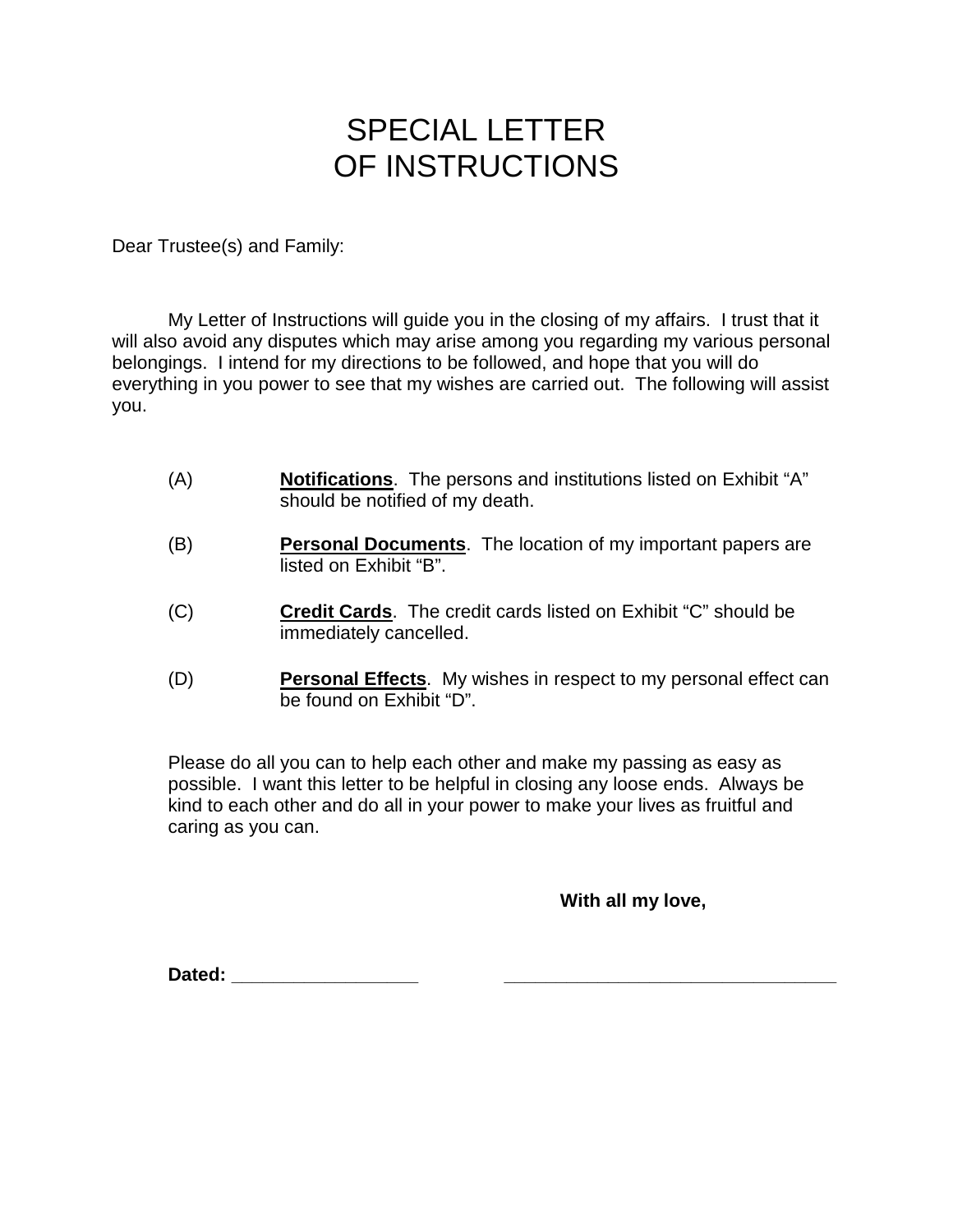### EXHIBIT "A" **NOTIFICATIONS**

**To My Family:** Please notify the following people of my death.

| <b>NAME</b>              | <b>ADDRESS</b>                                                             | <b>TELEPHONE</b> | <b>RELATIONSHIP</b> |
|--------------------------|----------------------------------------------------------------------------|------------------|---------------------|
| <b>ARTHUR S. BROWN</b>   | 5741 Palmer Way<br>Suite B.<br>Carlsbad, CA 92010                          | $(760)$ 438-5599 | Attorney            |
| <b>Social Security</b>   | Visit online for your<br>local office:<br>socialsecurity.gov               | 1-800-772-1213   |                     |
| <b>VD Administration</b> | San Diego Regional Office<br>8810 Rio San Diego Dr.<br>San Diego, CA 92108 |                  |                     |
|                          |                                                                            |                  |                     |
|                          |                                                                            |                  |                     |
|                          |                                                                            |                  |                     |
|                          |                                                                            |                  |                     |
|                          |                                                                            |                  |                     |
|                          |                                                                            |                  |                     |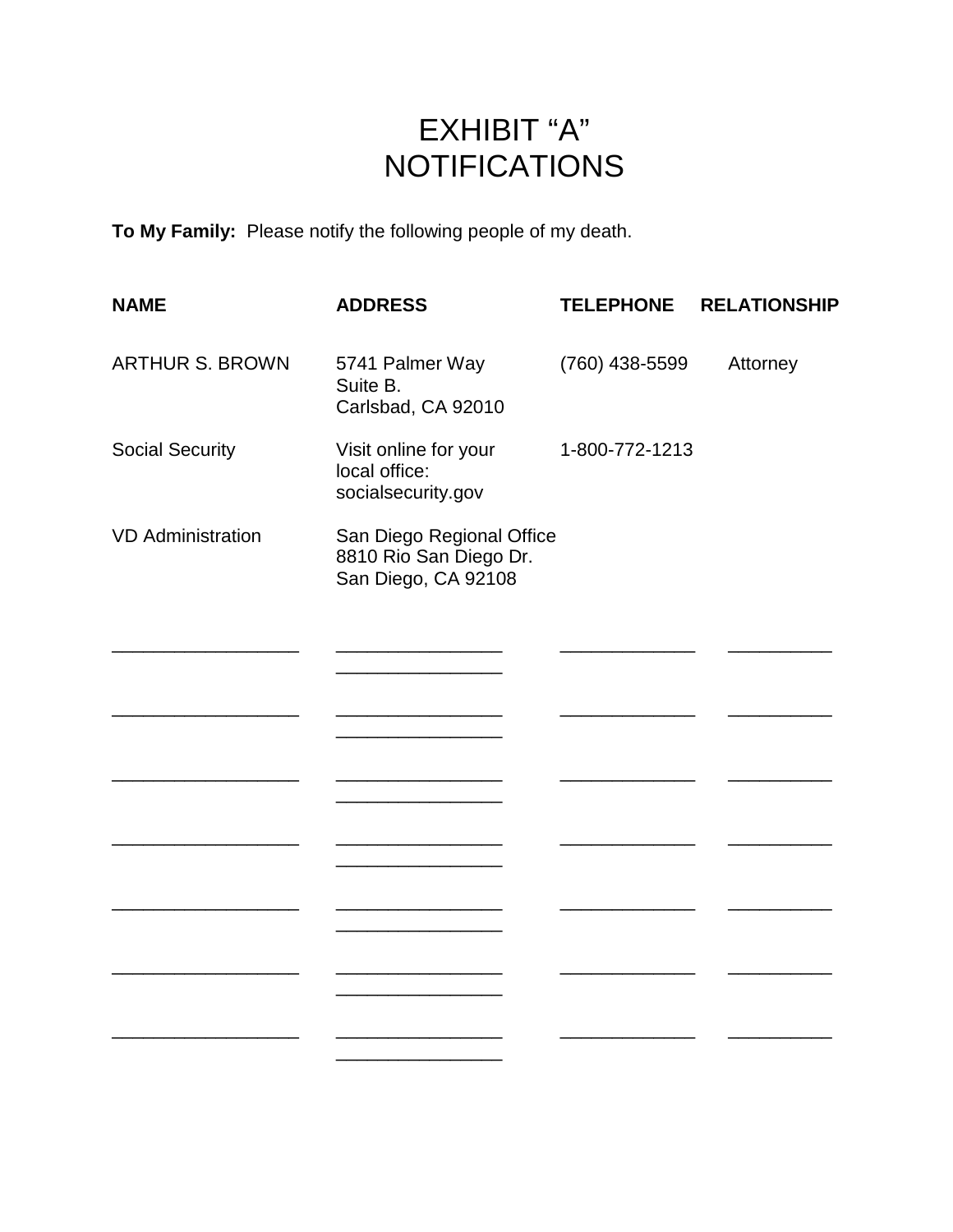#### **EXHIBIT "B"** PERSONAL DOCUMENTS

To My Family: All personal documents such as my birth certificate, marriage certificate, military papers, gran deeds, homeowner records, insurance policies, pink slips to motor vehicles, and the like can be found at my home or in my safe deposit box as follows:

At home you find the following:

| My safe deposit box number ______ is located at the following bank: |  |
|---------------------------------------------------------------------|--|
|                                                                     |  |
|                                                                     |  |
|                                                                     |  |
|                                                                     |  |
|                                                                     |  |
|                                                                     |  |
| In my safe deposit box you will find:                               |  |
|                                                                     |  |
|                                                                     |  |
|                                                                     |  |
|                                                                     |  |
|                                                                     |  |
|                                                                     |  |
|                                                                     |  |
|                                                                     |  |
|                                                                     |  |
|                                                                     |  |
|                                                                     |  |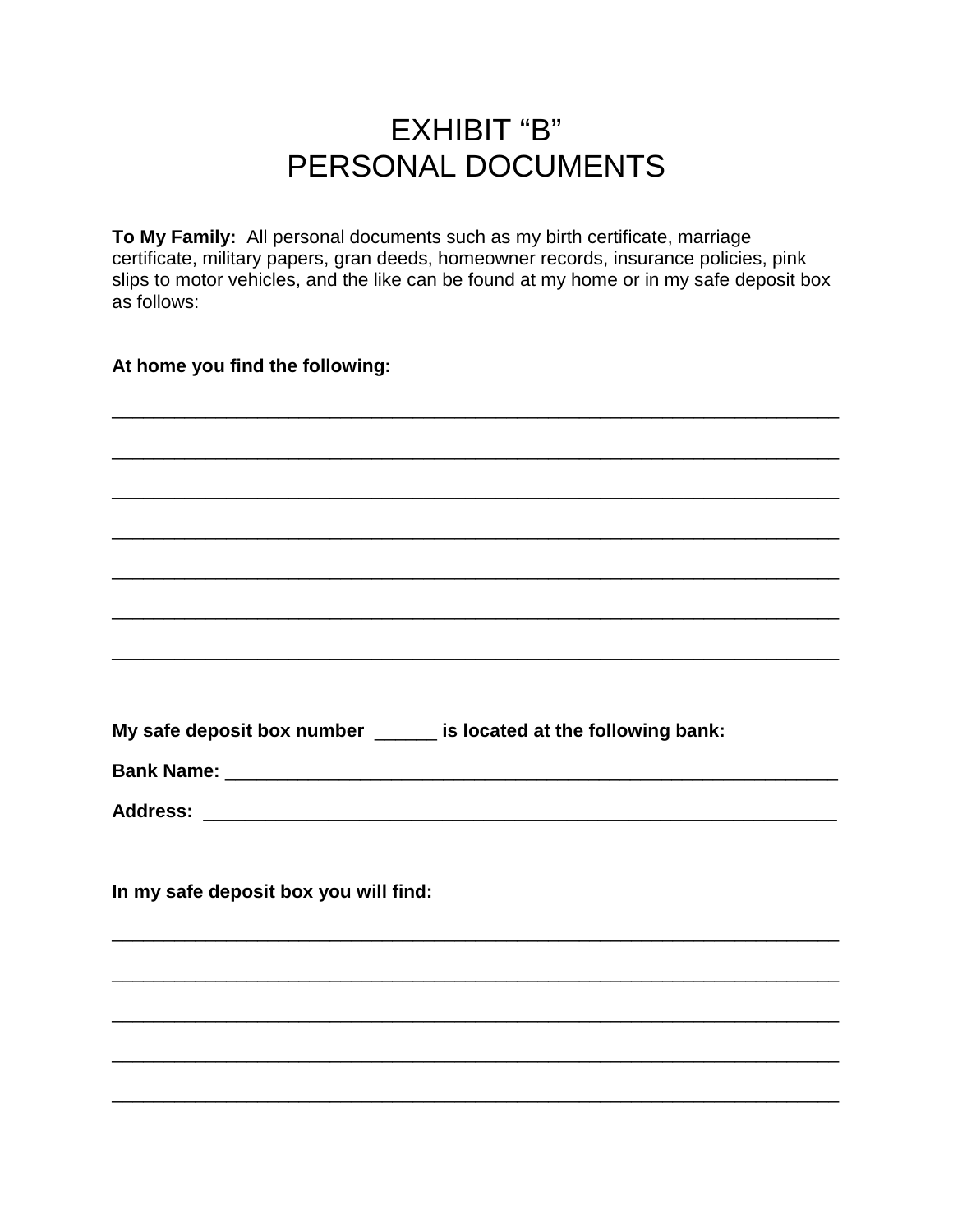## **EXHIBIT "C" LIST OF CREDIT CARDS**

LIST OF CREDIT CAREDS (In the event credit cards are lost or stolen) When a death occurs, it is important to notify the credit card company so appropriate action can be taken.

Please notify the following credit cards companies of my death.

| <b>COMPANY NAME</b> | <b>ACCOUNT NUMBER</b>                             | <b>TELEPHONE</b> |
|---------------------|---------------------------------------------------|------------------|
|                     |                                                   |                  |
|                     |                                                   |                  |
|                     | <u> 1980 - Johann Barbara, martxa alemaniar a</u> |                  |
|                     |                                                   |                  |
|                     |                                                   |                  |
|                     |                                                   |                  |
|                     |                                                   |                  |
|                     |                                                   |                  |
|                     |                                                   |                  |
|                     |                                                   |                  |
|                     |                                                   |                  |
|                     |                                                   |                  |
|                     |                                                   |                  |
|                     |                                                   |                  |
|                     |                                                   |                  |
|                     |                                                   |                  |
|                     |                                                   |                  |
|                     |                                                   |                  |